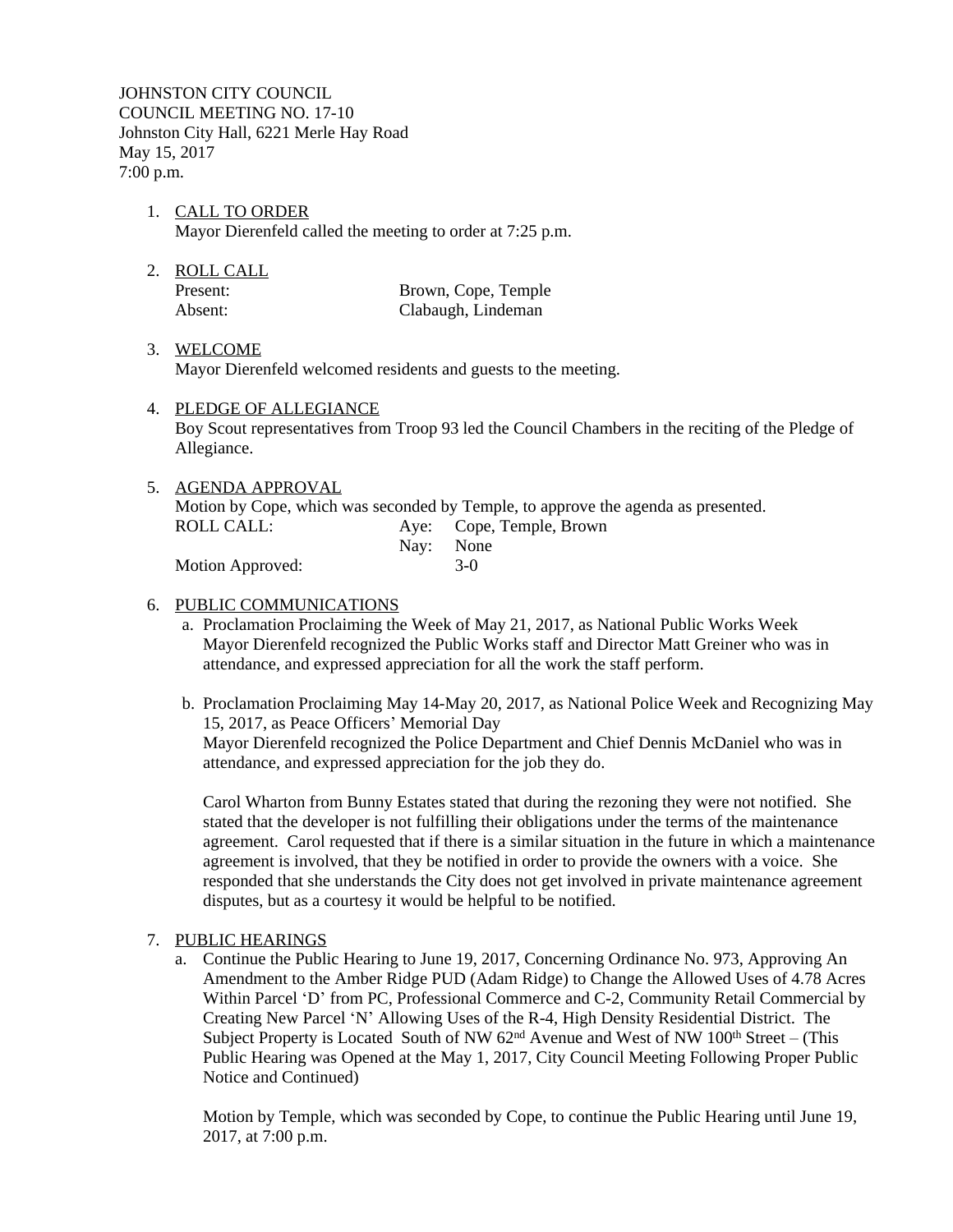| ROLL CALL:       | Aye: Temple, Brown, Cope |
|------------------|--------------------------|
|                  | Nav: None                |
| Motion Approved: | $3-0$                    |

- b. Conduct a Public Hearing and Consider Resolution No. 17-142 Amendment No. 1 to the Fiscal Year Ending June 30, 2017, City Budget:
	- Consider Resolution No. 17-142 Approving and Certifying Amendment No. 1 to the Fiscal Year Ending June 30, 2017, City Budget

The Public Hearing opened at 7:39 p.m.

Director of Finance and Human Resources, Teresa Rotschafer, outlined the necessity for the budget amendment. Rotschafer stated that the overall amendment includes approximately \$5.5M in revenues, and 10.6M in expenses, of which approximately \$8.9M is from capital projects. Rotschafer reminded everyone that the City did not issue bonds, but instead decided to wait until August of 2017 to issue the necessary bonds. There were no questions or comments received from the public.

| The Public Hearing closed at 7:41 p.m. |           |                                                                                |
|----------------------------------------|-----------|--------------------------------------------------------------------------------|
|                                        |           | Motion by Brown, which was seconded by Cope, to approve Resolution No. 17-142. |
| ROLL CALL:                             |           | Aye: Brown, Cope, Temple                                                       |
|                                        | Nav: None |                                                                                |
| Motion Approved:                       |           | $3-0$                                                                          |

#### 8. CONSENT AGENDA

- a. Consider Approval of Minutes of May 1, 2017, Worksession
- b. Consider Approval of Minutes of May1, 2017, Council Meeting
- c. Consider Resolution No. 17-158 Approving Staff Appointments and Establishing Wages
- d. Consider the Renewal of a Class B, C, and E Liquor License to Include Sunday Sales, Carryout Wine and beer for Hy-Vee Food Store, 5750 Merle Hay Road
- e. Consider Approval of an Outdoor Service Privilege for the Liquor License at The Cab, 8460 Birchwood Court #900. The New Owner will be Lone T Entertainment, LLC
- f. Consider the Renewal of a Class "B" Beer Permit for Cactus Bob's BBQ Corral, 5955 Merle Hay Road, Suites C and D
- g. Consider the Renewal of Class B, C, and E Liquor License to Include Sunday Sales for Kum and Go LC, Store #570, 6800 Northglenn Drive
- h. Consider Approval of an Outdoor Service Privilege for the Class E Liquor License for Price Chopper, 5440 NW 86th Street
- i. Consider Approval of Out-of-State Travel for Eric Melton and Molly Mauer to Attend the American Library Association Annual Conference in Chicago, IL (June 22-June 25, 2017)
- j. Consider Resolution No. 17-143 Setting a Public Hearing for June 5, 2017, at 7:00 p.m. to Consider an Official Zoning Map Amendment to Rezone Approximately 29.68 Acres from A-R, Agriculture Reserve Zoning District, to R-1(75), Single Family Residential Zoning District. The Subject Property Address is 10207 NW 80<sup>th</sup> Lane
- k. Consider Authorizing Out-of-State Travel for Adam Plagge to Attend the International Economic Development Council Economic Development Credit Analysis Course in Madison, Wisconsin (May 17-May19, 2017)
- l. Consider Approval of Professional Services Contract with OPN Architects Inc. for a City Hall Space Use Analysis Update
- m. Consider Resolution No. 17-156 Approving Change Order No. 1 Lake Shore Repairs for the Terra Park Project, Phase 4
- n. Consider Resolution No. 17-155 Approving Change Order No. 6 Adjustment to Pendant Light Location and New Thresholds at the Restroom Building for the Terra Park Project, Phase 3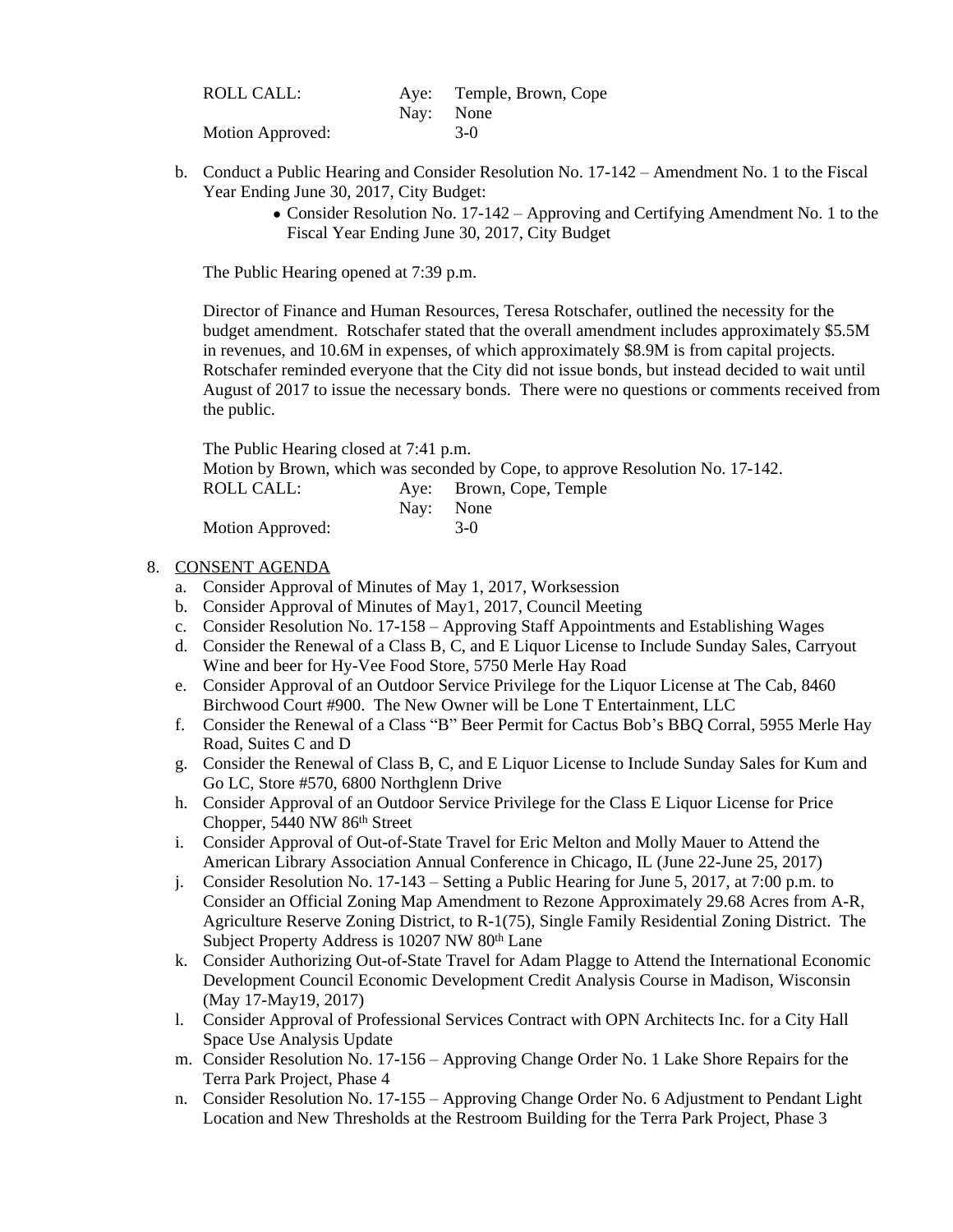- o. Consider Approval of Partial Pay Request No. 3 to Minturn, Inc., in the Amount of \$89,775.00 for Terra Lake Park Improvements Phase 4
- p. Consider Approval of Pay Request No. 3 to Rochon Corporation of Iowa, Inc. in the Amount of \$19,615.60 for Greenwood Hills, Greenbelt Wetland Mitigation
- q. Consider Resolution No. 17-148 Approval and Certification of Fire Department Eligibility Hiring List Dated May 3, 2017
- r. Consider Resolution No. 17-153 Approving Staff Appointments and Establishing Wages for New Members of the Johnston-Grimes Metropolitan Fire Department
- s. Consider Resolution No. 17-159 Approving the Construction Plans for Hidden Valley Estates Plat 1. The Subject Property is West of NW 100<sup>th</sup> Street and Immediately South of Little Beaver Creek
- t. Consider Approval of Unplanned Purchase of Replacement Patrol Vehicle and Damaged Equipment Due to On-Duty Collision – (Estimate: \$35,024.33)
- u. Consider Resolution No. 17-157 Approving a One-Year Agreement By and Between the City of Des Moines and the City of Johnston for Homeland Security Services
- v. Consider Approval of an Agreement with HR Classroom, an Online Provider for Workplace Training and Compliance
- w. Consider Approval of a 28E Agreement Between the Cities of Urbandale, Grimes, and Johnston for the Operation and Maintenance of the Traffic Signal at the Intersection of NW 54th Avenue and NW 100<sup>th</sup> Street
- x. Consider Resolution No. 17-146 Releasing Retainage for the NW  $60<sup>th</sup>$  Avenue Improvements (Phase 4A) Merle Hay Road to 667 feet East of Merle Hay Road
- y. Consider the Following for the Johnston Community Fiber Optic System Phase 4:

Resolution No. 17-147 – Approving Construction Contract and Bond

- z. Consider Resolution No. 17-149 Releasing Retainage for the 86<sup>th</sup> Street Booster Pump Station Improvements
- aa. Consider Resolution No. 17-154 Approving and Adopting a Replacement Cost for Mailboxes to Chapter 142 as Authorized by Johnston City Code
- bb. Consider Re-Roofing of Buildings No. 2 and No. 6 Located at Johnston Public Works (Low Bid of \$47,870.00)
- cc. Consider Approval of Pay Request No. 3 to Kingston Services in the Amount of \$33,827.65 for Work Completed as of May 4, 2017, on E of Merle Hay Road NW  $57<sup>th</sup>$  Avenue Improvements Project, Phase 2
- dd. Consider Approval of Out-of-State Training for Doug Kueck to Attend IMSA Training In Peoria, Illinois
- ee. Consider Approval of Pay Request No. 23 to Alliance Construction Group in the Amount of  $$14,731.21$  for Work Completed as of May 5, 2017, on the NW 70<sup>th</sup> Avenue Improvements 98<sup>th</sup> Street to West City Limits
- ff. Consider Agreement with Foth Engineering for the School Speed Zone Flashing Beacon Improvements
- gg. Receive and file the following reports:
	- 1. Bank Reconciliation Report April 30, 2017
	- 2. Treasurer's Investment Report April 30, 2017
	- 3. Year-to-Date Treasurer's Report April 30, 2017
	- 4. Monthly Report Summarization April 30, 2017
	- 5. Senior Citizens Report April 30, 2017
	- 6. Planning and Zoning Minutes May 8, 2017
	- 7. Year-to-date Building Permit Report April 30, 2017
	- 8. Street Division Monthly Report April 30, 2017
	- 9. Wastewater Monthly Operations Report April 30, 2017
	- 10. Water Department Monthly Operations Report April 30, 2017

Motion by Brown, which was seconded by Cope, to approve the Consent Agenda. ROLL CALL: Aye: Cope, Temple, Brown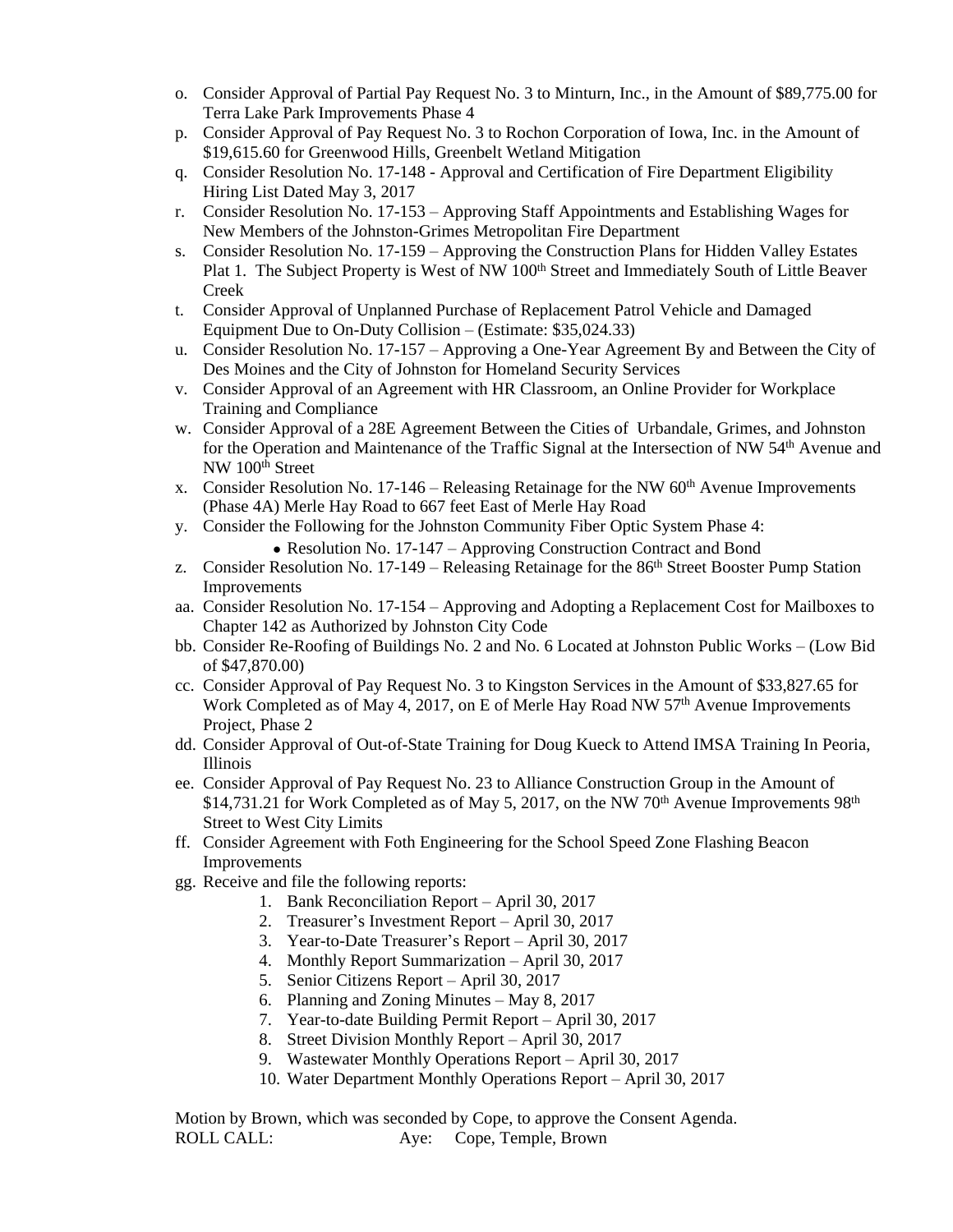|                  | Nay: None |
|------------------|-----------|
| Motion Approved: | $3-0$     |

- 9. NON-CONSENT AGENDA
	- a. Consider Third and Final Reading and Adopting and Publishing Ordinance No. 974 An Official Zoning Map Amendment for Approximately 4.223 Acres from PUD to R-3 and for Approximately 3.694 Acres from PUD to R-4. The Subject Property is Located West of NW 90<sup>th</sup> Street and North of Windsor Parkway (PZ Case 17-11)

There were no questions, nor changes from previous consideration. Motion by Temple, which was seconded by Cope, to approve Third and Final Reading of Ordinance No. 974 and to adopt and publish. ROLL CALL: Aye: Temple, Brown, Cope Nay: None Motion Approved: 3-0

b. Consider Resolution No. 17-152 – Approving the Preliminary Plat for Ewing Johnston Plat 1and Site Plan for Vintage Cooperative (PZ Case 17-19)

Senior Planner Aaron Wolfe introduced this item. Wolfe stated that the property is in Windsor Office Park and combines four existing lots into new lots 1 and 2. Lot 2 is the easternmost lot which is being considered for the site plan. The parking requirement for this site is 99 stalls. The developer has included 79 and is requesting a waiver of 20 spaces citing experience with similar projects. Wolfe stated that the City Code grants the Council with that ability and there has been precedence on similar senior housing projects. Wolfe then went over the utility requirements and other site plan and plat requirements.

The applicant has requested a waiver of the north buffer citing an existing drainage way which renders space undevelopable. Distance and existing trees would serve as an alternative buffer.

Councilmember Cope asked if this project would look similar to the development on Beaver Drive and the developer concurred that it would. Councilmember Cope asked a follow-up question with regard to having a site plan and a preliminary plat on the same resolution and requested in the future they be handled separately.

There were no there no other questions or comments and none were received from the audience.

Motion by Cope, which was seconded by Brown, to approve Resolution No. 17-152. ROLL CALL: Aye: Brown, Cope, Temple Nay: None Motion Approved: 3-0

c. First Consideration of Ordinance No. 976 – An Ordinance Amending the City of Johnston Revised Ordinance of 2007, By Amending Chapter 92, Section 92.02 Water User Charges.

Rotschafer mentioned that Financial Advisor Matt Stoefel was in attendance for the last Work Session and at the Finance Committee meeting. Rotschafer stated that the average residential user will see an increase of \$3.35 per month based on 6000 gallons used per month. The ordinance entails four years of adjustments, but each spring there will be a thorough analysis to determine if a change is needed. Councilmember Cope asked for a metro area comparison. Rotschafer stated that she will put that together, but reminded all that the City of Johnston is unique with regard to the City not paying debt on the capital infrastructure through Des Moines Water Works.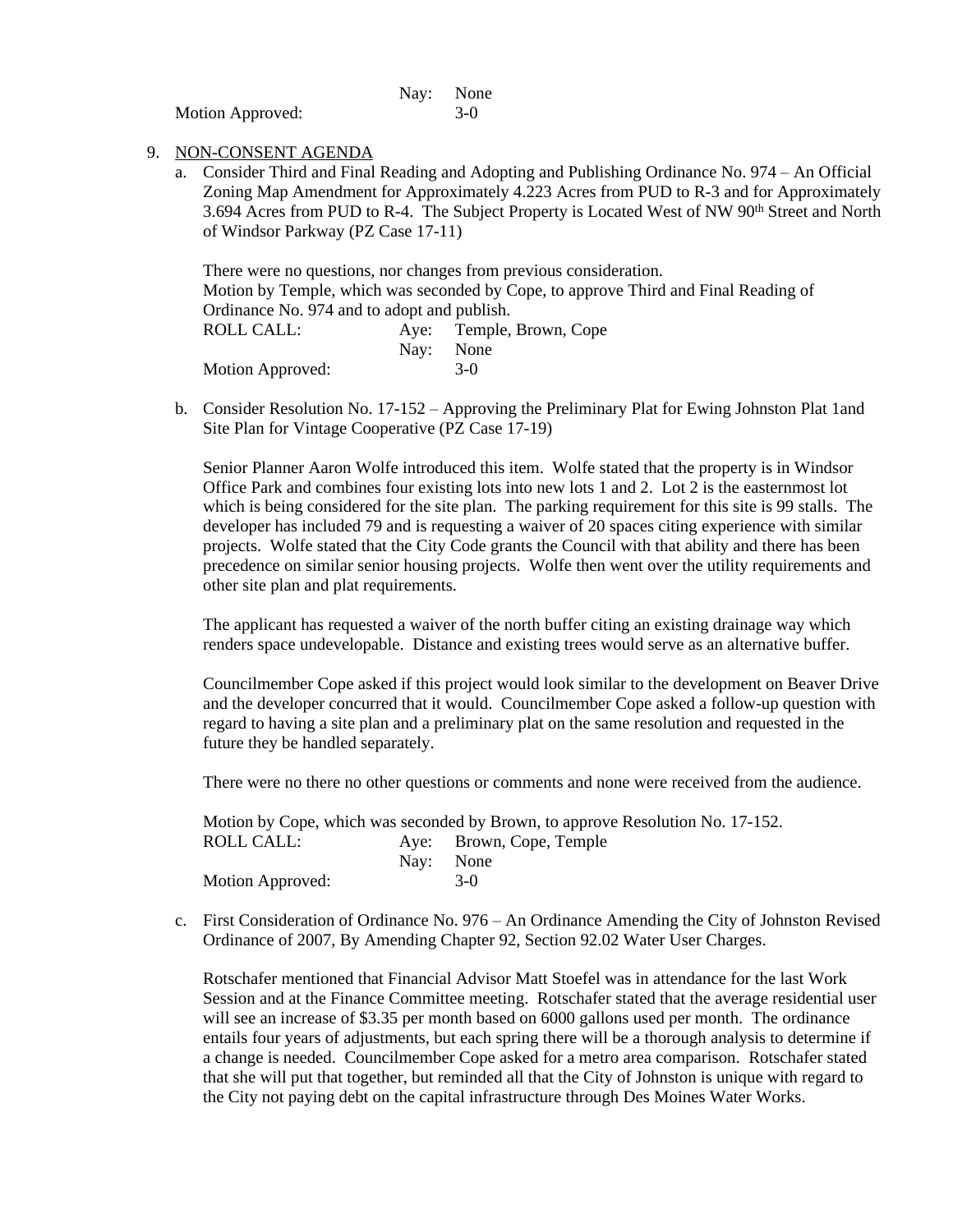Motion by Temple, which was seconded by Cope, to approve First Consideration of Ordinance No. 976.

| ROLL CALL:       |           | Aye: Cope, Temple, Brown |
|------------------|-----------|--------------------------|
|                  | Nav: None |                          |
| Motion Approved: |           | $3-0$                    |

d. First Consideration of Ordinance No. 977 – An Ordinance Amending the City of Johnston Revised Ordinances of 2007, By Amending Chapter 99, Section 99.07 Sewer User Charges

Rotschafer stated that the increase will be 2.5% and that based on the average use of 6000 gallons a month, the average residential customer's bill will increase by \$0.97.

Motion by Brown, which was seconded by Cope, to approve First Consideration of Ordinance No. 977.

| ROLL CALL:       | Aye: Temple, Brown, Cope |
|------------------|--------------------------|
|                  | Nav: None                |
| Motion Approved: | $3-0$                    |

- e. Consider Approving the Following Items Related to the Development of 19.39 Acres Located West of Merle Hay Road at the Intersection of Merle Hay Road and NW 64<sup>th</sup> Place:
	- Resolution No. 17-150 Approving the Bricktowne Johnston Site Plan / Preliminary Plat / Construction Drawings
	- Resolution No. 17-151 Approving a Development Agreement Regarding Parkland Dedication with Bricktowne Johnston, L.C.

Planner Clayton Ender stated that Jensen Group has submitted a site plan application and preliminary plat for 384 multi-family residential units that will be primarily 1-bedroom with some 2-bedroom. Ender then went over site plan requirements and summarized the development. The applicant perceives a lack of 1-bedroom units and housing they are providing, and staff concur that this project meets the intent of the redevelopment study. Ender summarized the landscaping plans and requirements and that the developer would like to use tall grasses in lieu of shrubs. The applicant feels that grass would be a better fit. Ender stated that shrubs are not defined in the City Code, so the Council shall determine if the tall grass is consistent with the intent.

Ender mentioned the north buffer requirement and that the applicant is requesting an adjustment to 25 feet, but they will carry that 25 foot buffer all the way through the entire length. Ender discussed the plans related to utility connections and how storm water runoff will be handled. Ender mentioned that the applicant is requesting a waiver from the full parking requirement. The applicant is confident they will exceed the parking demand in accordance with their plan application. The applicant is also requesting an alternative parkland agreement, which includes granting a twenty foot easement and developing a ten foot trail, along with offering up their private park for use by their residents, with the thought that the residents will be utilizing the facilities within the development.

Councilmember Cope inquired about the twenty foot trail easement. Parks and Recreation Director John Schmitz stated that it would be beneficial to get the desired connectivity between the schools and library without requiring bridges which could save the City a lot of money.

Citizen Randy Clarkson expressed concern related to architectural controls due to the recent development with air conditioner units being exposed on Merle Hay. Mr. Clarkson also asked when the developer would be able to charge rents that are subsidized. Mr. Jensen responded and stated that they are not considering subsidized housing. Mr. Jensen stated that their market is for the young working class with rents of one-bedroom running approximately \$850.00 / month market rate and not subsidized housing.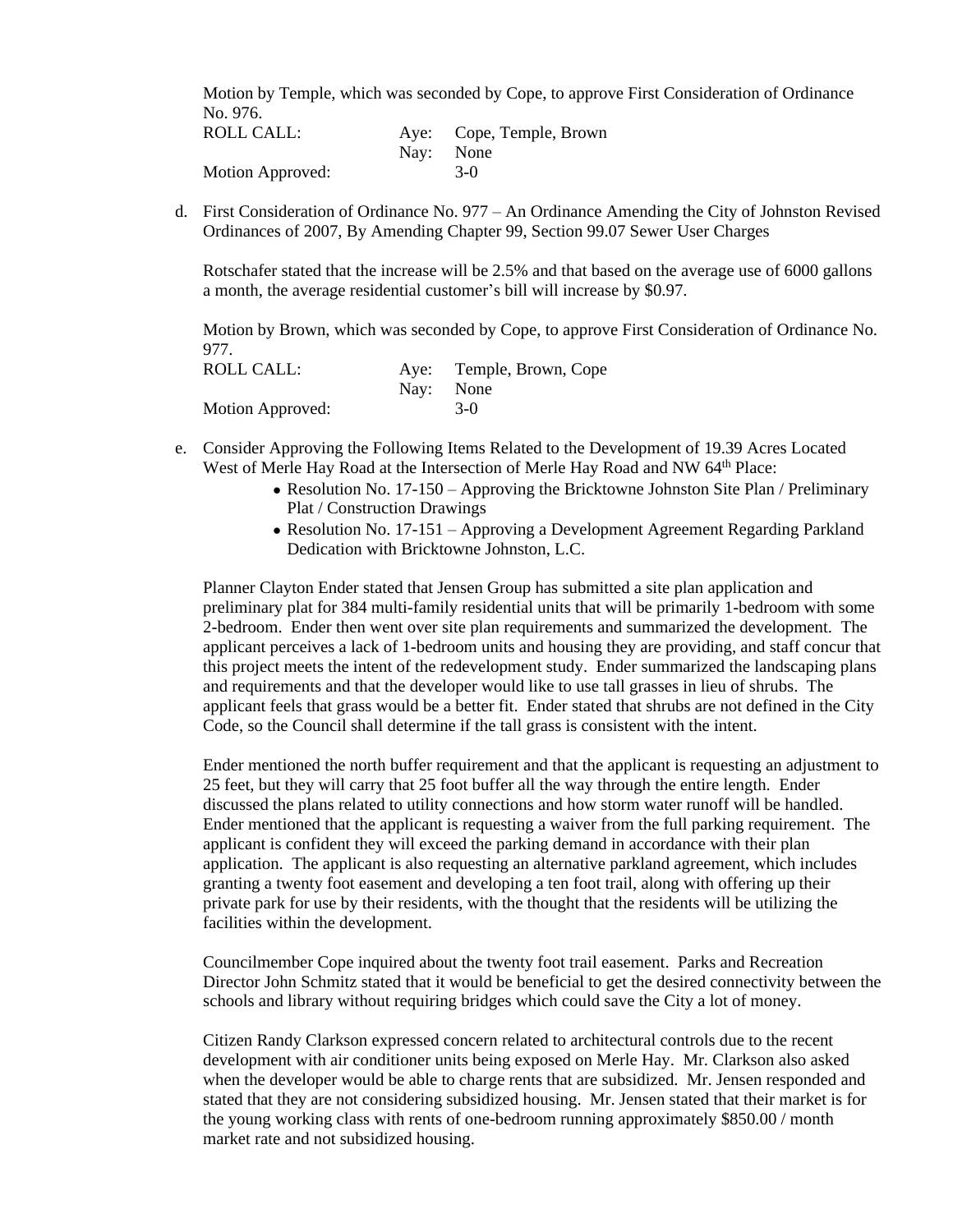Susan and Mike House of Panora, Iowa, who own two homes on  $59<sup>th</sup>$  Court had many questions and comments in relation to the site plan application. The questions and concerns involved the buffer zone; the trail and buffer for the trail; condition of the street; water flow; ground elevation and potential change; parking requirements; sanitary sewer; parkland space and applicants' request to have a waiver; request for a traffic study; analysis of the lighting plan; amount of rent charged and subsidized housing questions; grasses as opposed to shrubs; and tree removal and replacement.

After considerable discussion, Councilmember Brown stated that this process will take a significant amount of time, and some of the items the House's mentioned can still be worked through. Brown requested that staff meet with the House's and work through their concerns and respond to their questions. Ender stated that he would be happy to sit down with the House's and go over the plans in detail and respond to their concerns and questions.

|                  |           | Motion by Cope, which was seconded by Brown to approve Resolution No. 17-150 |
|------------------|-----------|------------------------------------------------------------------------------|
| ROLL CALL: .     |           | Aye: Brown, Cope, Temple                                                     |
|                  | Nav: None |                                                                              |
| Motion Approved: |           | $3-0$                                                                        |

A motion was made by Cope, to table Resolution No. 17-151 until the June  $19<sup>th</sup>$  meeting. Motion failed due to lack of a second.

|                  | Motion by Brown, which was seconded by Temple to approve Resolution No. 17-151 |
|------------------|--------------------------------------------------------------------------------|
| ROLL CALL: .     | Aye: Cope, Temple, Brown                                                       |
|                  | Nav: None                                                                      |
| Motion Approved: | $3-0$                                                                          |

- f. Consider Approval of the Following Items Related to the Subdivision of 5.59 Acres into 18 Single-Family Residential Lots and 2 Street Lots. The Subject Property is Located West of NW 86th Street and North of Long Meadow Drive (PZ Case 16-36):
	- Resolution No. 17-144 Approving the Final Plat for Greenwood Hills Plat 5
	- Resolution No. 17-145 Approving a Storm Water Management Facilities
		- Maintenance Agreement for Greenwood Hills Plat 5

Ender introduced this agenda item. Ender stated that this item includes a final plat for Greenwood Hills Plat 5 and the Storm Water Management Facilities Maintenance Agreement. Land has been dedicated in the past to comply with the parkland dedication requirement for this plat. All requirements have been met.

The public improvements are under construction and completion is expected in the near future. The Planning and Zoning Commission has recommended approval.

|                   |      | Motion by Brown, which was seconded by Temple, to approve Resolution No. 17-144. |
|-------------------|------|----------------------------------------------------------------------------------|
| <b>ROLL CALL:</b> | Ave: | Temple, Brown, Cope                                                              |
|                   | Nay: | None                                                                             |
| Motion Approved:  |      | $3-0$                                                                            |
|                   |      | Motion by Cope, which was seconded by Brown, to approve Resolution No. 17-145.   |
| <b>ROLL CALL:</b> |      | Aye: Brown, Cope, Temple                                                         |
|                   |      |                                                                                  |
|                   | Nav: | None                                                                             |

g. Consider Approval of Claims in the Amount of \$786,079.61